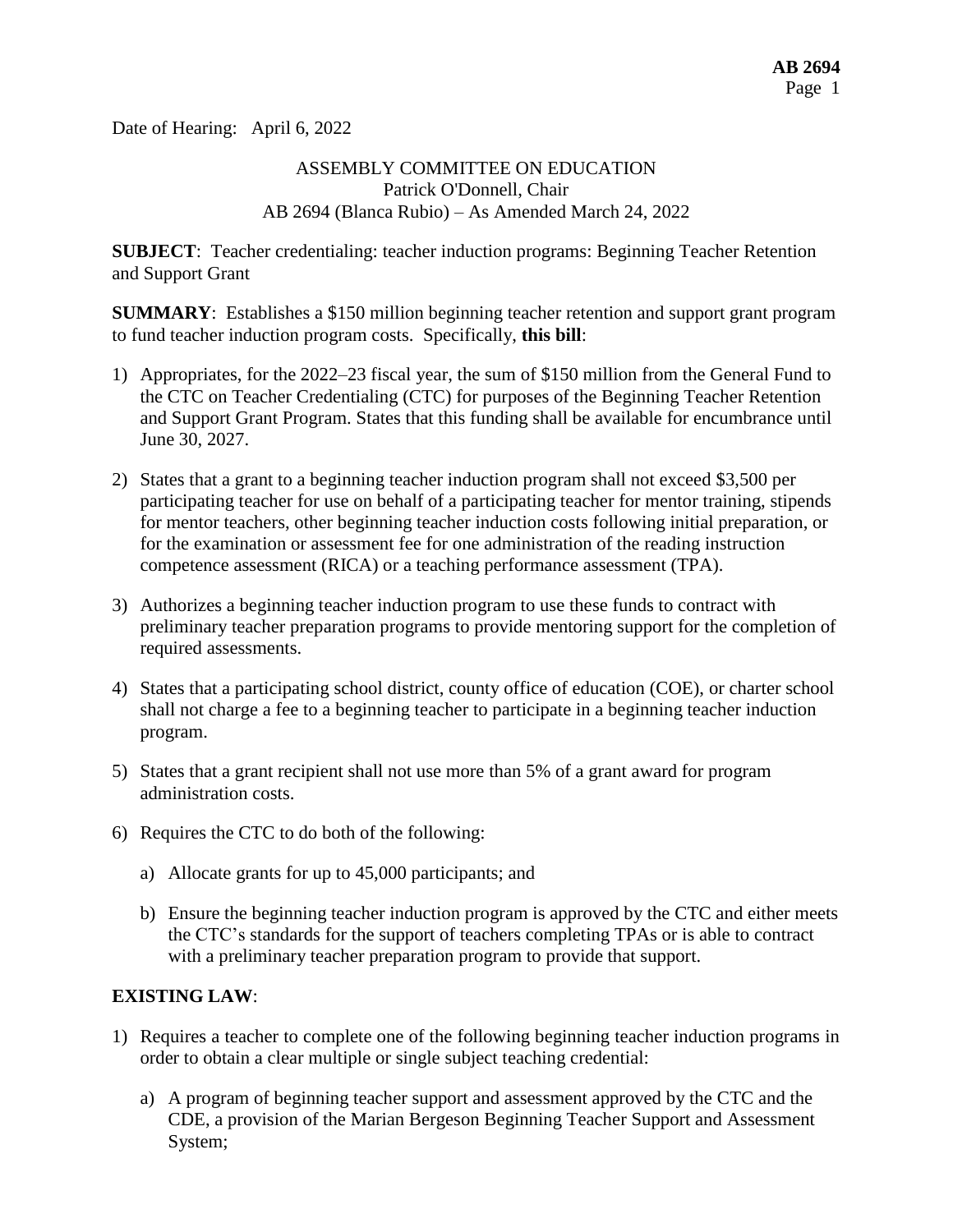- b) An alternative program of beginning teacher induction that is provided by one or more local educational agencies and has been approved by the CTC and the CDE on the basis of initial review and periodic evaluations of the program in relation to appropriate standards of credential program quality and effectiveness that have been adopted by the CTC, the CDE, and the state board; or
- c) An alternative program of beginning teacher induction that is sponsored by a regionally accredited college or university, in cooperation with one or more local school districts, that addresses the individual professional needs of beginning teachers and meets the CTC's standards of induction.
- 2) States that if a candidate satisfies the requirements, including completion of an accredited internship program of professional preparation, and if that internship program fulfills induction standards and is approved, the CTC shall determine that the candidate has fulfilled the induction requirements.
- 3) States that if an approved induction program is verified as unavailable to a beginning teacher, or if the beginning teacher is required under the federal No Child Left Behind Act to complete subject matter coursework to be qualified for a teaching assignment, the CTC shall accept completion of an approved clear credential program after completion of a baccalaureate degree at a regionally accredited institution as fulfilling the induction requirements.

#### **FISCAL EFFECT**: Unknown

# **COMMENTS**:

*Need for the bill.* According to the author, "California is currently facing an unprecedented shortage of teachers which has been exacerbated by the COVID-19 pandemic. AB 2694 will tackle this shortage by providing funding for teacher induction programs in California. Teacher induction programs have a track record of success when it comes to empowering early career teachers for success in the field. By providing a robust mentoring system and career development, school districts will be able to better train and grow teachers to stay in the field and better serve our students."

*Beginning teacher support and assessment (BTSA) background*. According to the CTC, induction for new teachers in California has evolved in significant ways over its 25-year history. The BTSA program was established as a result of a pilot study conducted between 1988-1992 by the CTC and the CDE. This pilot study, known as the California New Teacher Project demonstrated that the state could increase beginning teacher retention, success and effectiveness, by providing all new teachers with structured mentoring and support. After considerable legislative discussion of the pilot project report, the Governor and the Legislature established the BTSA Program in the 1992-93 State Budget. At that time, the program was a grant program designed to support new teachers and was not a credential requirement for teachers.

The successes of the California New Teacher Project grant programs influenced the CTC appointed Advisory Panel which conducted a review of the requirements for earning and renewing teaching credentials. Their recommendations were embodied in the passage of SB 2042 (Alpert), Chapter 548, Statutes of 1998, which created a two-tiered teaching credential system, significantly changed the BTSA program by establishing induction as the second tier in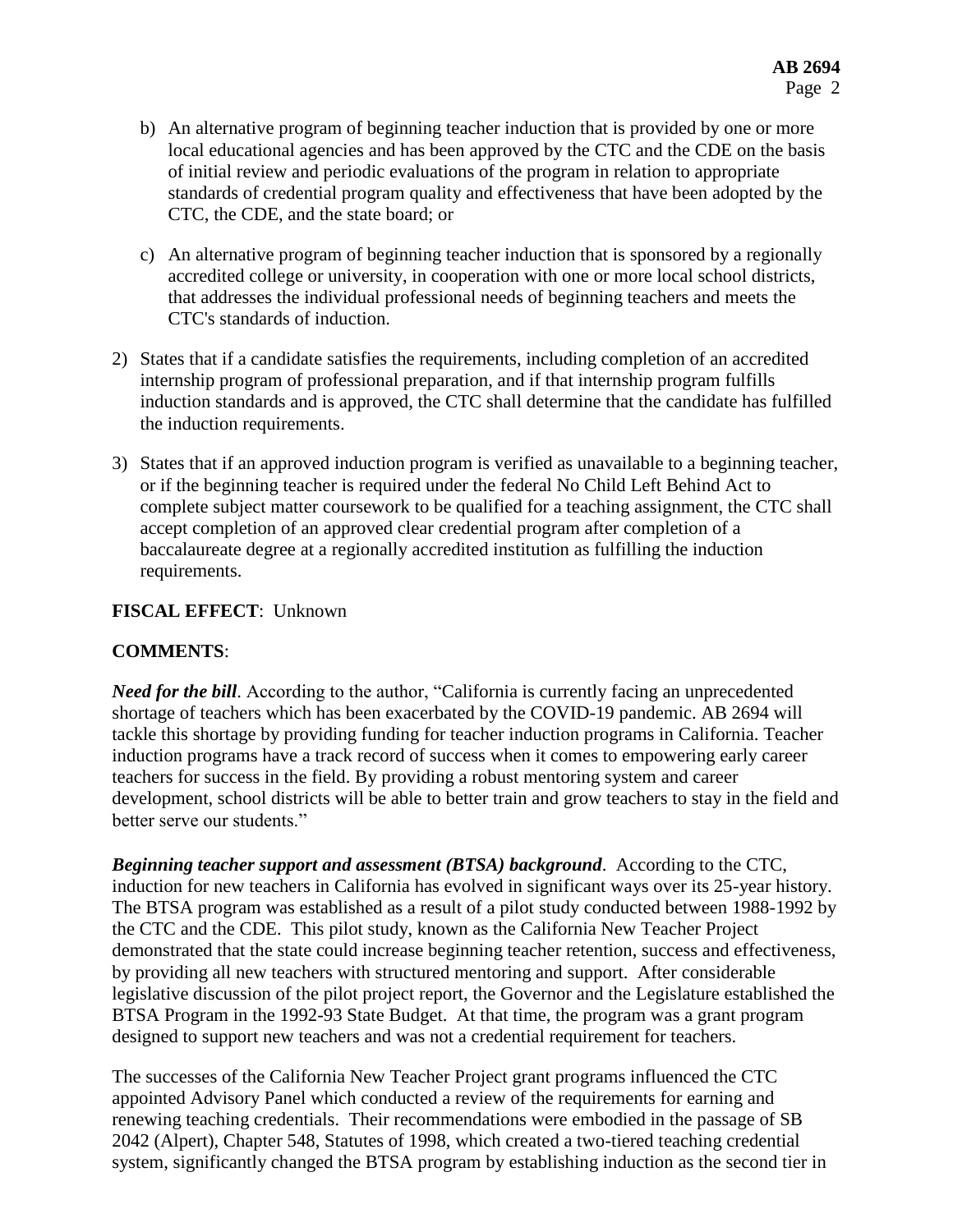California's teacher preparation and credentialing system and instituting the completion of a standards based induction program as a path toward the Clear Credential for Multiple and Single Subject credentials.

In 2004, the Legislature mandated a CTC-approved Induction program, if available, as the *required* route for multiple and single subject teachers to obtain a clear teaching credential. Legislation clarified that, if an induction program is verified as unavailable by a beginning teacher's employer or the teacher needed to complete content area coursework for No Child Left Behind (NCLB), then the teacher could complete a CTC-approved Clear Credential program sponsored by a college or university.

From 1995 until 2009 BTSA induction programs operated with dedicated annual funding based on a per-participating teacher allocation (with a required LEA in-kind match). In February 2009 the State Budget provided LEAs with spending flexibility. LEAs were able to use funds from about 40 categorical programs, including the Teacher Credentialing Block Grant of which the BTSA Induction program was a part, for any educational purpose for a five-year period. This statute created greater program funding flexibility and removed the in-kind requirement but continued the funding to local education agencies that sponsor CTC approved BTSA Induction programs.

Since the 2009 onset of flexible funding provisions, a number of CTC-approved programs have become inactive or withdrawn since the per-participant funding ended. Of specific interest in terms of statewide program equity, access and parity is the issue of induction programs charging beginning teachers to participate. The induction programs sponsored by colleges or universities have always charged tuition. A few LEA-based induction programs were approved by the CTC after 2009 and never received any per participant state funding. These programs, sponsored by charter schools, have always charged candidates. An additional reality that appears to be surfacing is the fact that some programs are "capping" the number of new teachers they will serve, resulting in inequities within a district as some new teachers receive induction services and others are faced with having to search and pay for induction services outside of their district or teach, largely unsupported, in a classroom for a year or more until they reach the top of the program's waiting list.

The financial burden on new teachers who are required to obtain a four-year degree in a specific subject area, enroll in a teacher credentialing program and participate in, and in many instances pay for, the BTSA program is significant. This requirement not only creates a disincentive for prospective teachers to enter the profession, but it also contributes to the high number of new teachers leaving the profession. Therefore, it is in the best interest of the State and its pupils to provide funds for induction programs and prohibit induction providers from charging new teachers to participate in this state-mandated program.

*Induction options to obtain a clear teaching credential*. Completion of an approved Induction Program is the primary route to attaining a clear teaching credential. If an employed teacher (employer is defined as a California public school, any school that is sponsored by a private California K‐12 school, non‐public, nonsectarian school or agency, charter school, or a school operated under the direction of a California state agency) does not have an Induction Program available to them then the teacher may enroll in a Clear Credential Program. Currently there are 16 CTC-approved Clear Credential programs operating in California (seven California State Universities, three Universities of California, and six private and independent institutions).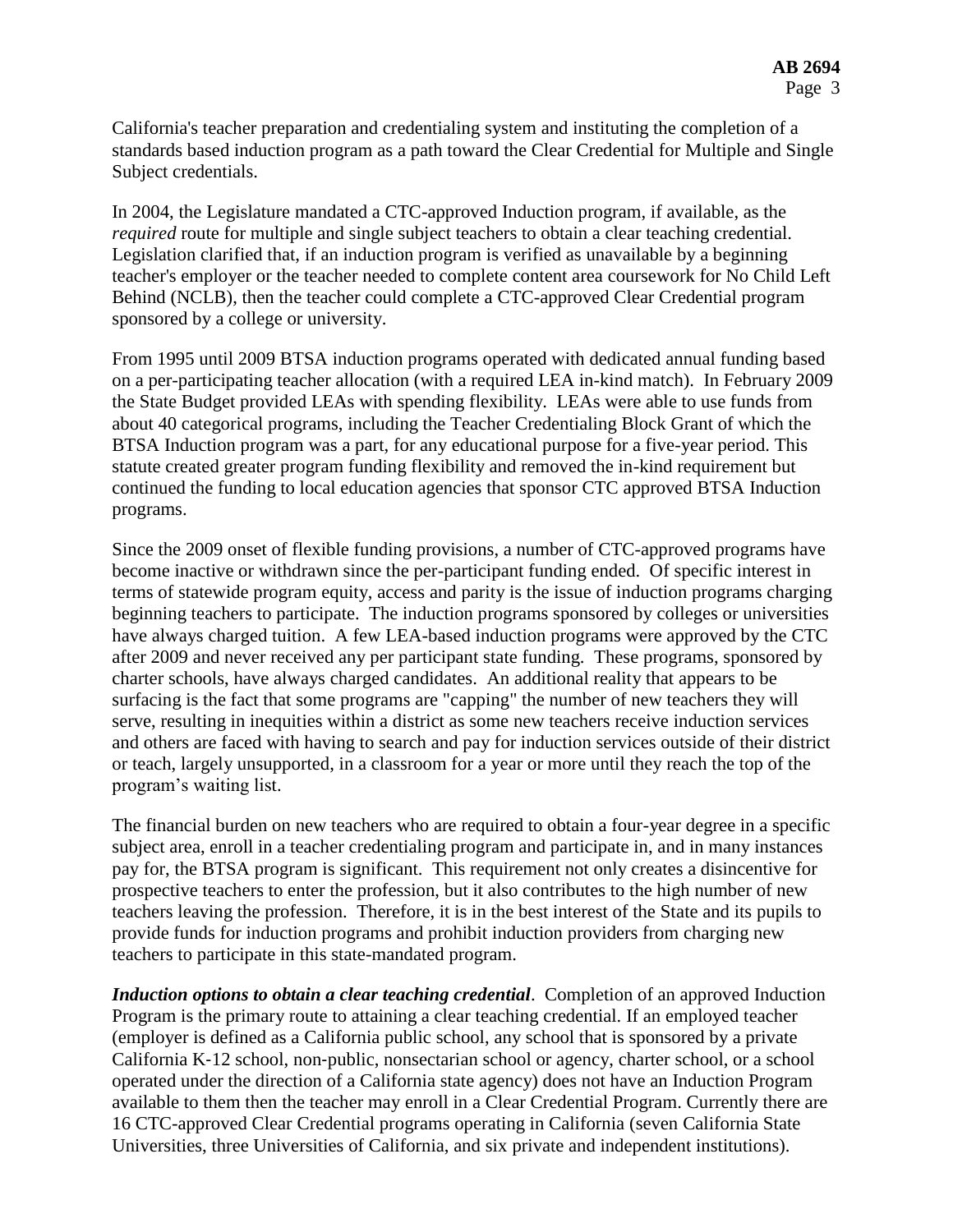*Induction fees*. In 2022, the CTC completed a survey of CTC-approved induction programs and received 131 responses out of 174 programs. Of the survey respondents, 18% of LEA sponsored induction programs reported that they charged fees to induction participants. This is up from 11.5% of LEA sponsored induction programs that reported charging fees in 2014-15. Respondents reported the per-year fees range from \$1,000 to \$4,500. This represents an increase; in 2014-15, respondents reported the per year fees ranged from \$390 to \$3,350.

*COVID-19 implications*. During the COVID-19 pandemic, the Governor, through an executive order, delayed the requirement for teacher credential candidates to pass the TPA and the RICA due to testing site closures. These teacher credential candidates were authorized to receive their preliminary teaching credential, and are required to pass the TPA and RICA prior to earning a clear teaching credential. This means that many beginning teachers currently in their first and second year of teaching, who are completing their induction program, need additional support to pass these assessments. This bill proposes to create a grant program for induction providers to receive funding to better support induction candidates in passing the TPA and RICA. *The Committee should consider* whether to expand the grant program to additionally give priority funding to induction providers, including institutions of higher education, that have large numbers of teacher candidates that must pay induction program costs personally, rather than teacher candidates whose employers pay for induction program costs.

## *Recommended Committee Amendments. Staff recommends that the bill be amended* to:

- 1) State that unused funding may be reallocated to support existing candidates, when a candidate does not complete an induction program.
- 2) Specify that grant recipients include institutions of higher education in addition to COEs, school districts, and charter schools.
- 3) Specify that grants shall be funded with the following priorities:
	- a. Programs that have large numbers of candidates needing to pass TPA or RICA; and
	- b. Programs that have large numbers of candidates who have to pay for induction programs personally.
- 4) Delete the requirement that the program fund no more than 45,000 participants.

*Related legislation*. AB 2171 (Rubio) of the 2019-20 Session, would have prohibited, commencing with hiring for the 2021-22 school year, a school district, COE, or charter school from charging a beginning teacher a fee to participate in a beginning teacher induction program. This bill was held in the Assembly Education Committee.

AB 410 (Cervantes) of the 2017-18 Session, would have prohibited, commencing with hiring for the 2017-18 school year, a school district, COE, or charter school from charging a beginning teacher a fee to participate in a beginning teacher induction program. This bill was held in the Senate Appropriations Committee.

AB 141 (Bonilla) of the 2015-16 Session, would have prohibited commencing with hiring for the 2016-17 school year, a school district, COE, or charter school from charging a beginning teacher